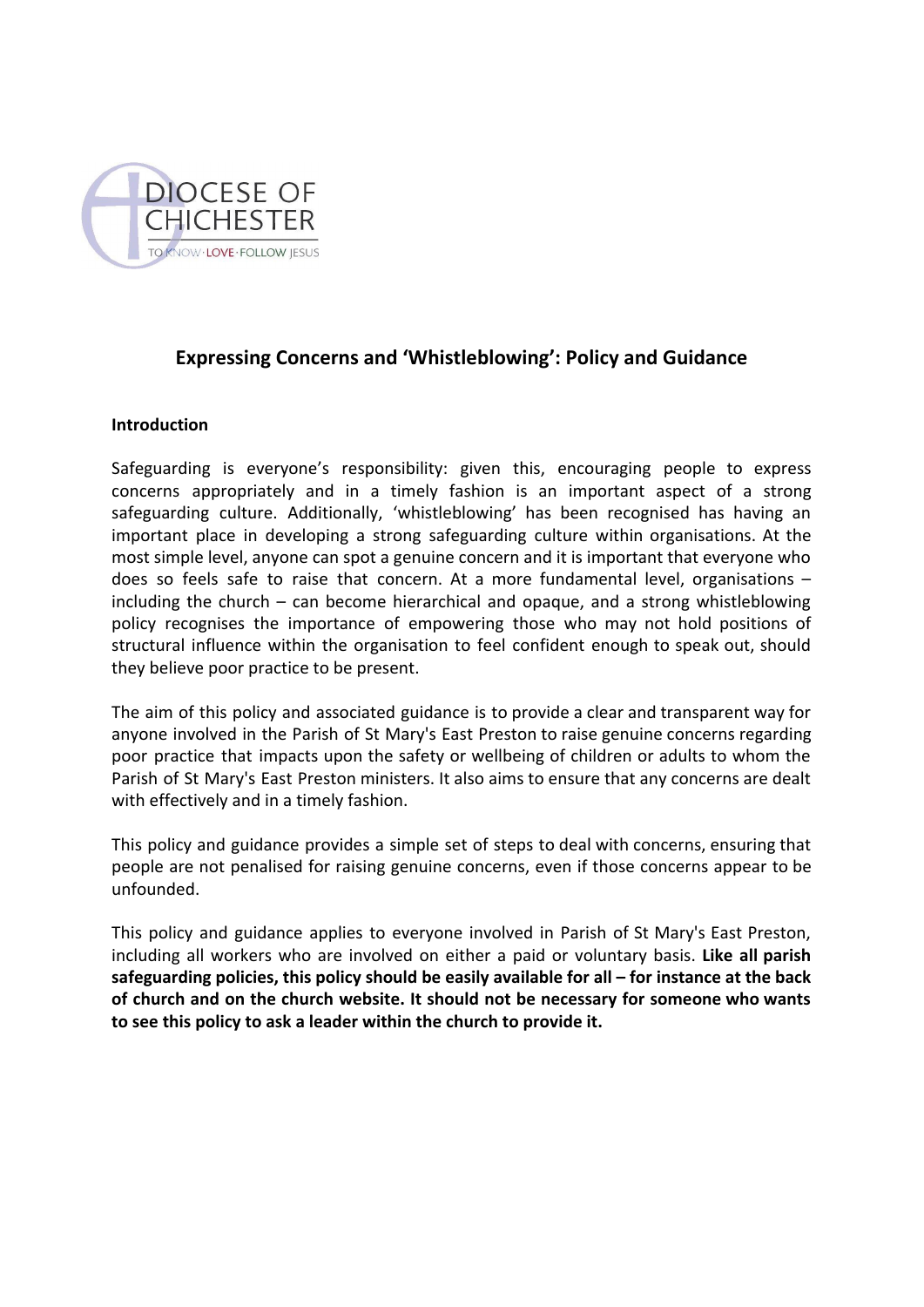### **Our Commitment:**

The Parish of St Mary's East Preston recognises that safeguarding is everyone's responsibility

Parish of St Mary's East Preston recognises that no other concern or responsibility, however genuine, outweighs the need to prioritise the welfare of children and adults at all times.

The Parish of St Mary's East Preston welcomes, encourages and urges anyone who is concerned about any aspect of our safeguarding practice or provision to raise those concerns, as outlined in the Guidance below.

The Parish of St Mary's East Preston welcomes, encourages and urges anyone who is concerned about any the safety and welfare of a child or adult to report those concerns as outlined in the Guidance below, and in accordance with the Guidance found in the section of the Diocesan Safeguarding Website, entitled 'What Do I Do If?'

The Parish of St Mary's East Preston undertakes to treat all such concerns seriously, as outlined in the Guidance below.

The Parish of St Mary's East Preston guarantees that no-one who raises any concern in good faith, even if those concerns are ultimately found to be unfounded, will face any adverse consequences whatsoever.

### **Guidance:**

#### **What to do if you have a concern:**

In the first instance, speak to the leader of the area of church about which you have a concern (for instance, if your concern is about Sunday School, speak to the Sunday School leader). A good principle is that concerns should be dealt with at the lowest level necessary, and only escalated beyond that if those concerns remain, having been expressed. However, if your concern is about the behaviour of a leader in the church (lay or ordained), you may feel that you need to escalate it to someone in authority over them; you would be perfectly justified in doing this.

Try to be as specific as possible: what or whom are you concerned about exactly? Can you give specific dates or examples of what has caused your concern? Vague concerns are difficult to investigate. If you only have an impression, or cannot give specific examples, you may still wish to express concerns but be open about the limited details you have.

Try and avoid language that is either accusatory or emotive: your aim it to improve an area of church life, not to put the recipient of your concern on the defensive.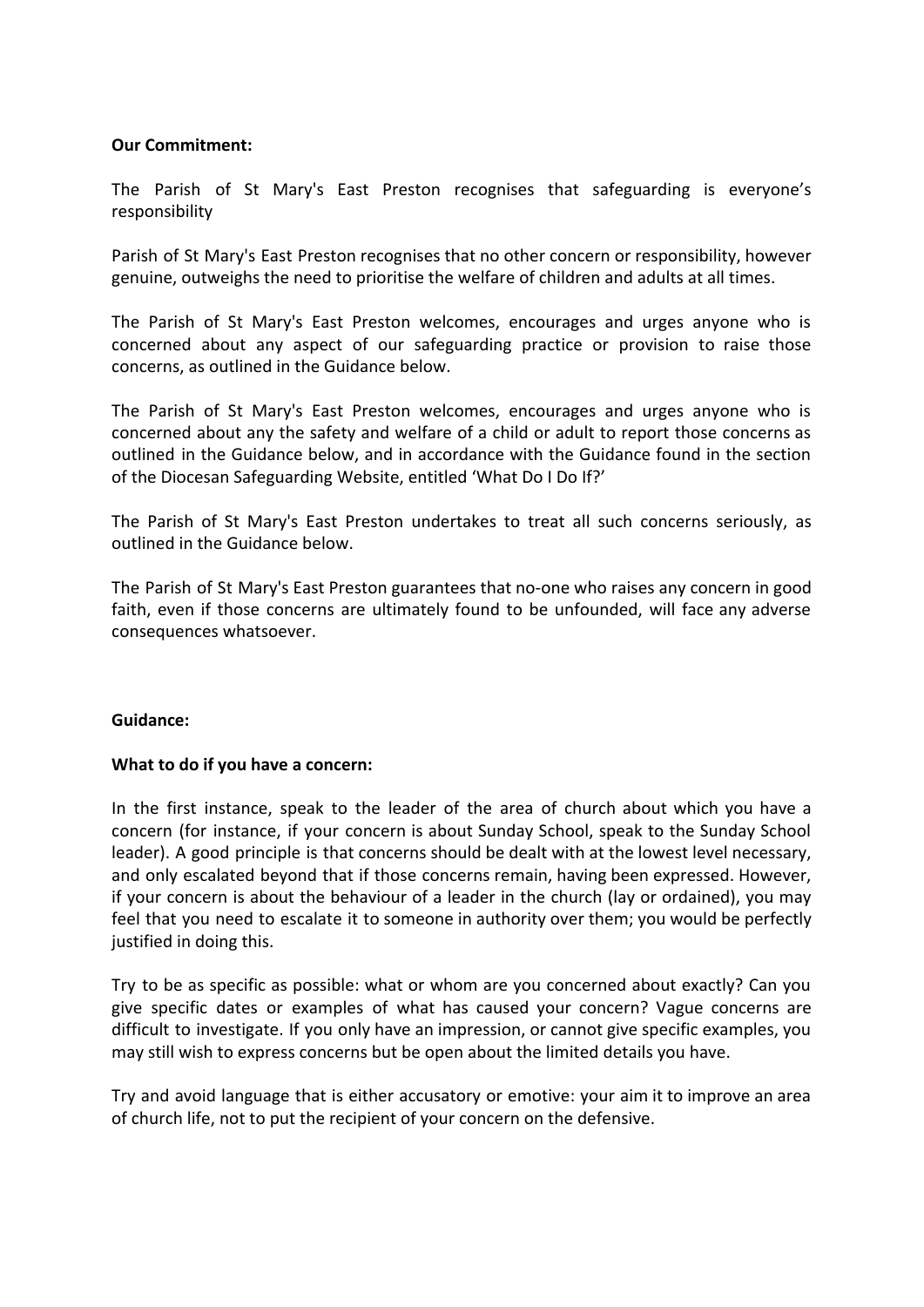It is very helpful to quote policy, if you can (although if you cannot, this is not a reason to avoid expressing your concern). This helps the person receiving your concern to see very quickly that you are simply holding the church to account to its own policies, or to Diocesan policies.

Face-to-face is usually best, but follow up the conversation in writing. "Last Sunday after church I expressed a concern about *X,* you replied by saying *Y,* and you said you would get back to me by *Z.* Please could you reply by confirming my understanding of our conversation is correct": a simple written communication such as this can assist greatly in providing clarification to all concerned about what was said (although see below guidance for the person receiving the concern along similar lines).

If you are satisfied that your concern has been resolved, you can leave the matter there. If you are not, it is important that you escalate it. We suggest that a suitable 'order of escalation' would be:

## **Lay Leader in Church (e.g. Children's Work Leader) Incumbent (and/or churchwarden in a vacancy) Diocesan Safeguarding Team Bishop National Safeguarding Team**

In escalating your concern, you are acting in an entirely appropriate way. Safeguarding is everyone's responsibility; there may be the rare occasion where you just have to raise your concern outside of your local parish context, in order to ensure that the children and adults your church ministers to are safe.

If you feel that the concern has great urgency and cannot be escalated in this manner (for instance if you are concerned about the safety or welfare of a child or adult), then you must raise those concerns without delay with the appropriate statutory authority. Please follow the guidance on the Diocesan Safeguarding Website, under the section entitled 'What Do I Do If?'. Use the appropriate sub-heading to find out how best to report these concerns.

### **What to do if you receive a concern**

If someone tells you that they have a concern, you should arrange to meet him/her as soon as possible.

Approach the situation sensitively, recognising the discomfort that the person may feel. Offer to meet him/her away from the church if they wish, and allow them to being a friend if that would help.

Do not promise confidentiality: you do not know what they are going to share, but if they share an immediate safeguarding concern you will have no choice other than to break that promise.